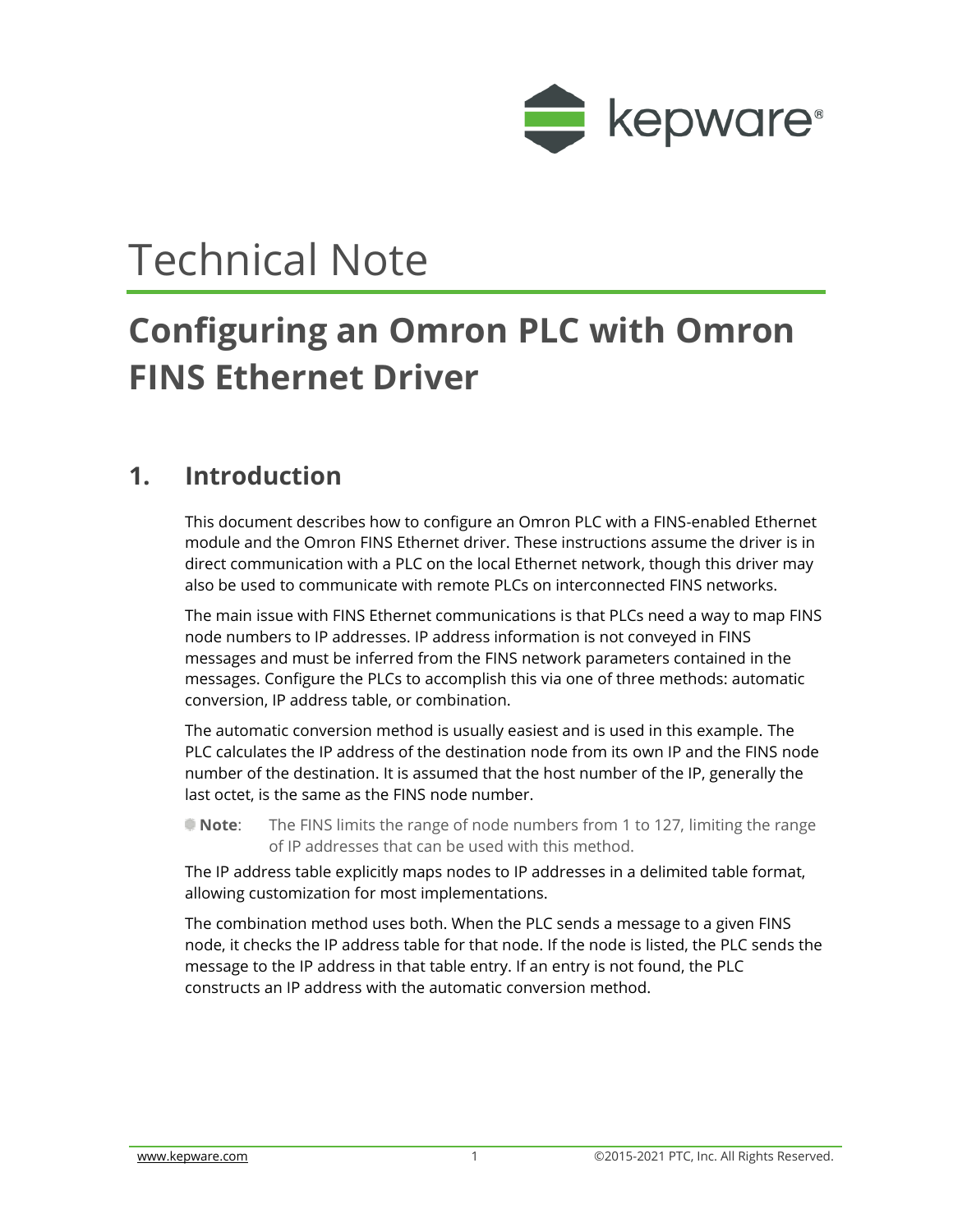## **2. Settings**

The relevant settings for an Omron CJ2 PLC and an Omron FINS Ethernet driver.

#### **PC (KEPServerEX host):**

IP: 10.10.112.118 Subnet Mask: 255.255.0.0

#### **PLC (EtherNet IP):**

IP: 10.10.110.58

Unit: 0

Node Number: 58

**Note:** This is same as last octet of IP using auto conversion.

Set IP with rotary switches on the EtherNet IP module: IP setting 10.10.110.58 (decimal) = 0A.0A.6E.3A (hex)

The switches are oriented as shown below. Check the Ethernet module documentation for correct information.

| 3 | A | 6 | E | (socket) |

---------------------------------------------------

---------------------------------------------------

| 0 | A | 0 | A | |

---------------------------------------------------

Set Unit Number with rotary switch on top of ETN01 module: Unit: | 0 |

Set Node Number with rotary switch on top of ETN01 module:

Unit: 58 (decimal) = 3A (hex)

Node: | 3 | x161 | A | x 160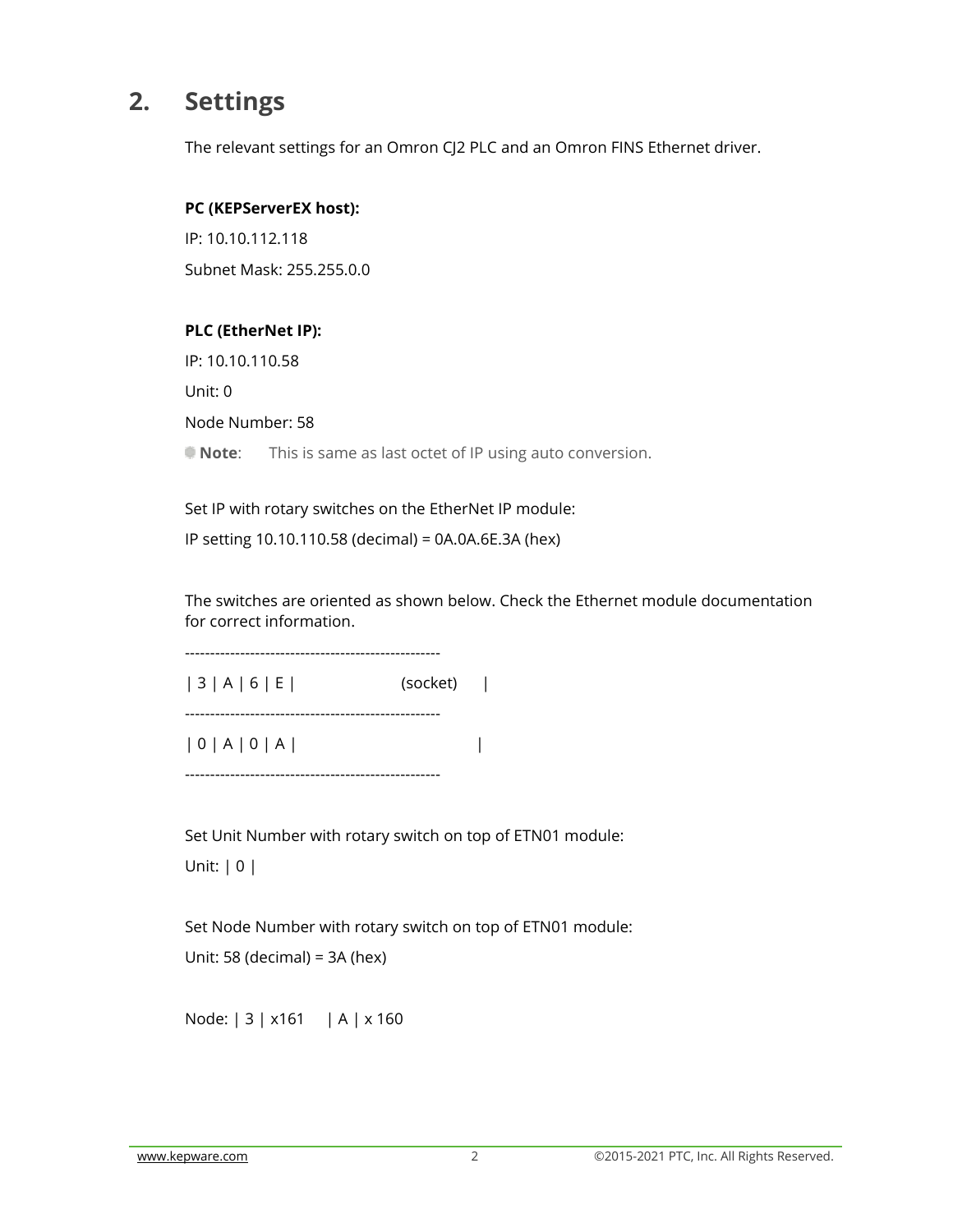## **3. Driver Setup**

1. Set the UDP port number in the Channel Properties Communications Parameters group. FINS requires that all nodes on a FINS Ethernet network use the same port number. The default value is 9600.

| <b>Property Groups</b>          | <b>E</b> Communication Parameters |      |  |
|---------------------------------|-----------------------------------|------|--|
| General                         | Port                              | 9600 |  |
| <b>Ethemet Communications</b>   |                                   |      |  |
| Write Optimizations             |                                   |      |  |
| Advanced                        |                                   |      |  |
| <b>Communication Parameters</b> |                                   |      |  |

- 2. Set the PLC model number and IP on the General tab.
	- **Tip:** In this example, this is the model and IP of a single PLC. To communicate with a remote device, the model would be that of the remote device and the IP would be that of the "go-between" PLC.

| <b>Property Groups</b>                                                                                                                          | <b>Identification</b><br>Е   |                     |  |
|-------------------------------------------------------------------------------------------------------------------------------------------------|------------------------------|---------------------|--|
| General                                                                                                                                         | Name                         | <b>OmronFINS</b>    |  |
| Scan Mode<br>Timina<br>Auto-Demotion<br><b>FINS Network Configuration</b><br>Run Mode Settings<br><b>Communication Parameters</b><br>Redundancy | Description                  |                     |  |
|                                                                                                                                                 | Driver                       | Omron FINS Ethernet |  |
|                                                                                                                                                 | Model                        | C200                |  |
|                                                                                                                                                 | <b>Channel Assignment</b>    | OmronFINS           |  |
|                                                                                                                                                 | ID                           | 255.25.255.255      |  |
|                                                                                                                                                 | <b>Operating Mode</b><br>$=$ |                     |  |
|                                                                                                                                                 | Data Collection              | Enable              |  |
|                                                                                                                                                 | Simulated                    | No                  |  |
|                                                                                                                                                 | <b>Tag Counts</b><br>$=$     |                     |  |
|                                                                                                                                                 | <b>Static Tags</b>           | 0                   |  |

3. Set the FINS network parameters in the FINS Network Configuration group.

| <b>Property Groups</b>            | FINS Network Configuration         |     |
|-----------------------------------|------------------------------------|-----|
| General                           | Source Network Address             | 0   |
| Scan Mode                         | Source Node                        | 6   |
| Timing                            | <b>Destination Network Address</b> | 0   |
| Auto-Demotion                     | <b>Destination Node</b>            | 118 |
| <b>FINS Network Configuration</b> | <b>Destination Unit</b>            | 0   |
| Run Mode Settings                 |                                    |     |
| <b>Communication Parameters</b>   |                                    |     |
| Redundancy                        |                                    |     |

**Note**: The source node number is the same as the last Octet of PC's IP address because the PLC is configured to use using automatic conversion. The network number is zero since because the ultimate destination is on a local Ethernet network. To communicate with a remote PLC, the destination network number would be non-zero and be configured in the "go-between" PLC's routing table.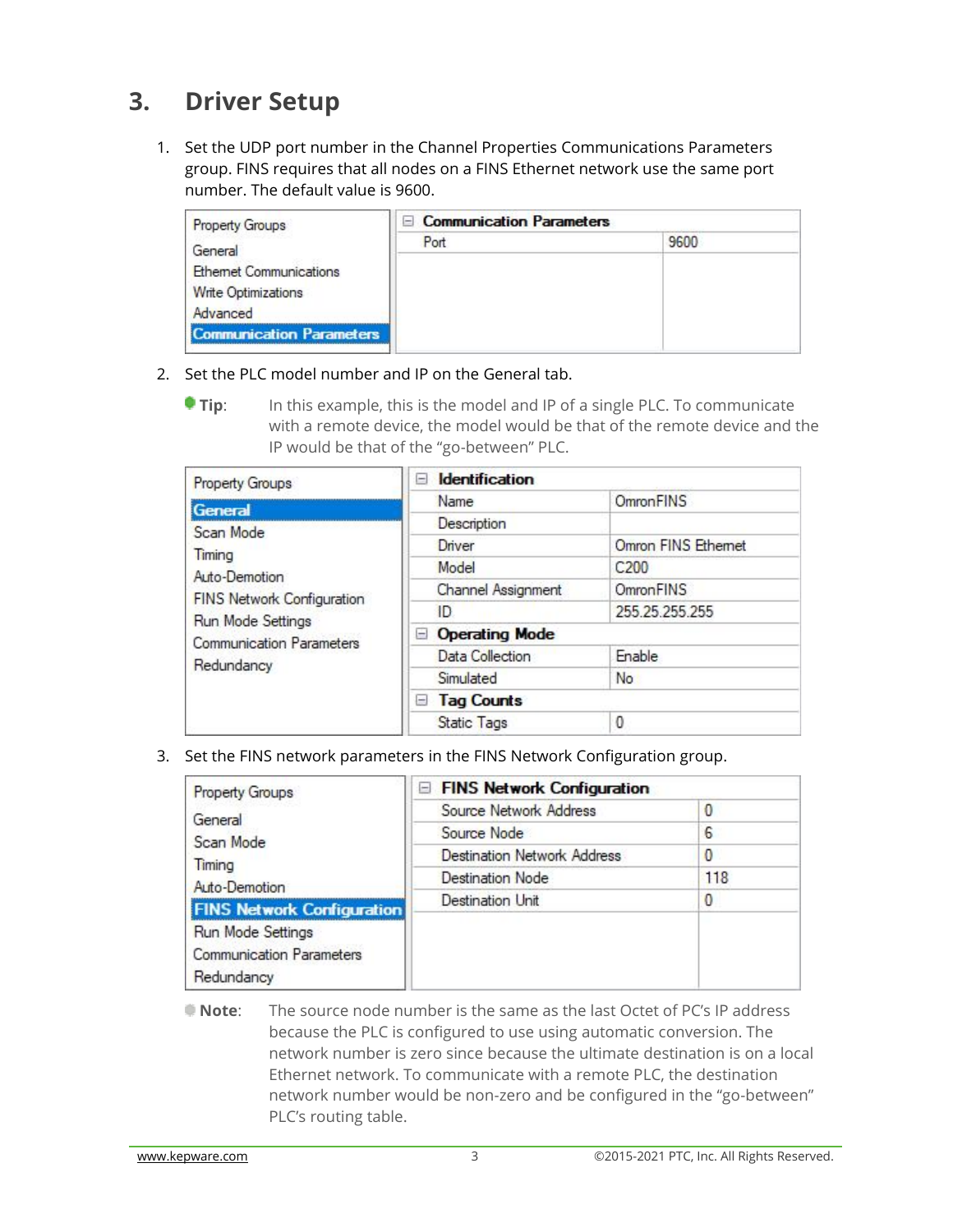## **4. PLC Setup**

- 1. Verify the PLC is correctly configured to use the Ethernet and FINS network parameters specified in the driver configuration.
- 2. Run CX-Programmer.
- 3. Create a PLC object to communicate with the PLC or load a project that has been previously created for the PLC.
- 4. Select **Work Online**.
- 5. Select **PLC | Transfer | From PLC…** to get current PLC configuration.



- 6. Verify that "IO table" is checked in the Upload Options dialog.
- 7. Click **OK**.

| Include:                                                                                                                                                                                                         | Cancel        |
|------------------------------------------------------------------------------------------------------------------------------------------------------------------------------------------------------------------|---------------|
| Program(s)/Network symbols<br>$\triangleright$ $\triangleright$ Settings<br>$\nabla$ $\mathbf{0}$ $\mathbf{1}$ IO table<br>Special Unit Setup<br>$-\sqrt{2}$ Symbols<br>$\triangledown$ $\triangledown$ Comments | Scan Programs |
| Symbols, Comments, Program index<br>Comment memory v<br>Transfer To/From:                                                                                                                                        |               |
| <b>C</b> Transfer files of all tasks<br>Transfer files by the task                                                                                                                                               |               |
| Use comments frung comments, annotations) of the PC                                                                                                                                                              |               |
|                                                                                                                                                                                                                  |               |

- 8. Double-click on IO table.
- 9. Expand the "Built-in Port/Inner Board" node.
- 10. Right-click on "[1500] CJ2B-EIP21(Built In EtherNet/IP Port for CJ2)" and select "Unit Setup".